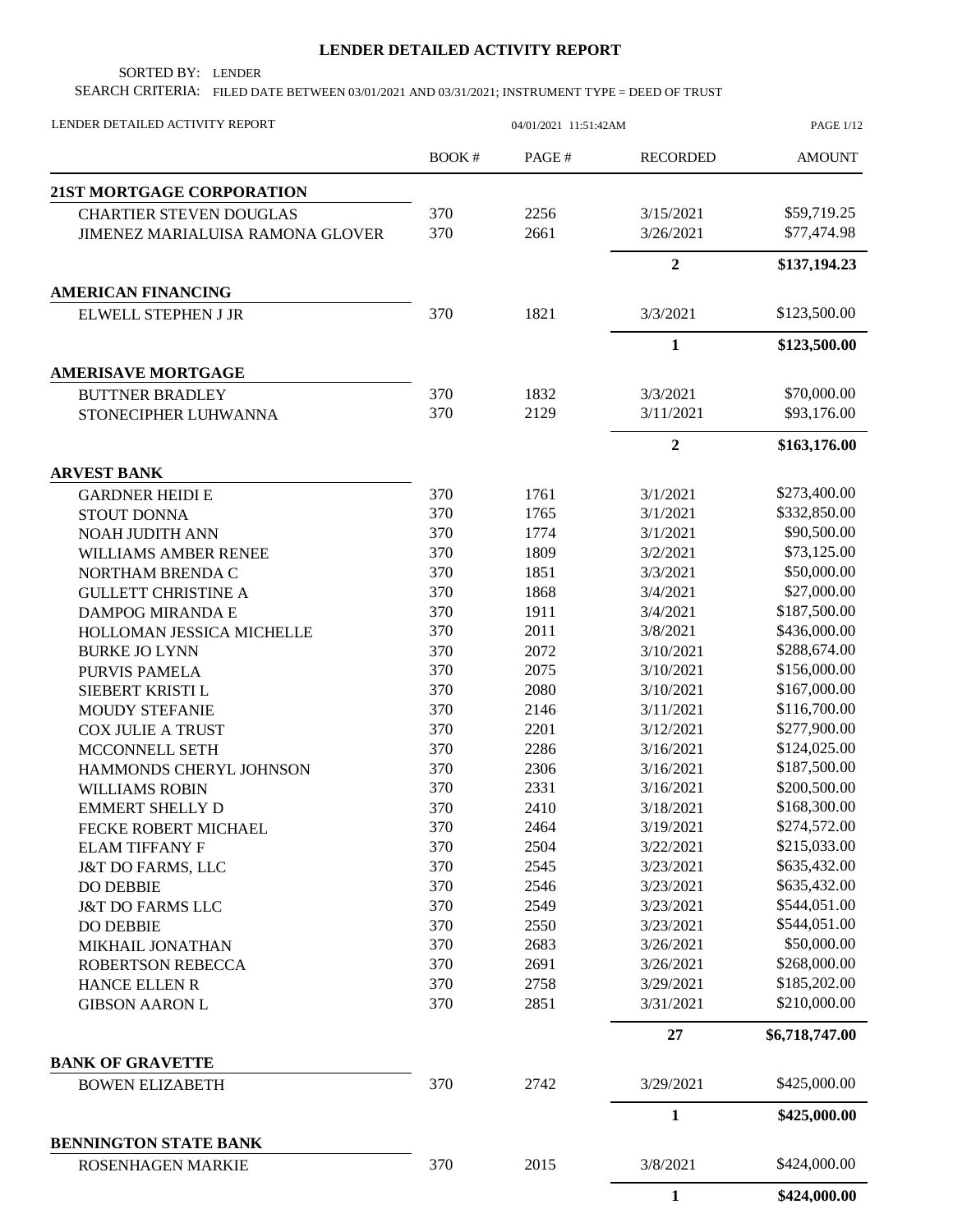| LENDER DETAILED ACTIVITY REPORT      |       | 04/01/2021 11:51:42AM |                  | <b>PAGE 2/12</b> |  |
|--------------------------------------|-------|-----------------------|------------------|------------------|--|
|                                      | BOOK# | PAGE#                 | <b>RECORDED</b>  | <b>AMOUNT</b>    |  |
| <b>BLACKACRE PROPERTIES LLC</b>      |       |                       |                  |                  |  |
| OMG 4REAL PROPERTIES INC             | 370   | 2216                  | 3/12/2021        | \$50,000.00      |  |
|                                      |       |                       | $\mathbf{1}$     | \$50,000.00      |  |
| <b>BLUCURRENT CREDIT UNION</b>       |       |                       |                  |                  |  |
| <b>OXENDINE AMY</b>                  | 370   | 2277                  | 3/15/2021        | \$150,400.00     |  |
| <b>OXENDINE AMY</b>                  | 370   | 2291                  | 3/16/2021        | \$37,600.00      |  |
|                                      |       |                       | $\overline{2}$   | \$188,000.00     |  |
| <b>BRADFORD MARY TRUST</b>           |       |                       |                  |                  |  |
| <b>ABNEY JERI</b>                    | 370   | 2566                  | 3/23/2021        | \$69,500.00      |  |
| <b>ABNEY JERI</b>                    | 370   | 2568                  | 3/23/2021        | \$24,500.00      |  |
|                                      |       |                       | $\overline{2}$   | \$94,000.00      |  |
| <b>BRADFORD ROY TRUST</b>            |       |                       |                  |                  |  |
| <b>ABNEY JERI</b>                    | 370   | 2566                  | 3/23/2021        | \$69,500.00      |  |
| <b>ABNEY JERI</b>                    | 370   | 2568                  | 3/23/2021        | \$24,500.00      |  |
|                                      |       |                       | $\overline{2}$   | \$94,000.00      |  |
| <b>BROKER SOLUTIONS</b>              |       |                       |                  |                  |  |
| TARKINGTON JERRY L                   | 370   | 2541                  | 3/23/2021        | \$274,928.00     |  |
|                                      |       |                       | $\mathbf{1}$     | \$274,928.00     |  |
| <b>CALIBER HOME LOANS</b>            |       |                       |                  |                  |  |
| TRIMBLE JUDITH K                     | 370   | 2824                  | 3/31/2021        | \$67,792.00      |  |
|                                      |       |                       | $\mathbf{1}$     | \$67,792.00      |  |
| <b>CHRISTIAN FINANCIAL RESOURCES</b> |       |                       |                  |                  |  |
| NEOSHO CHRISTIAN CHURCH IN           | 370   | 2849                  | 3/31/2021        | \$175,000.00     |  |
|                                      |       |                       | $\mathbf{1}$     | \$175,000.00     |  |
| <b>CHURCHILL MORTGAGE</b>            |       |                       |                  |                  |  |
| WHITE NICOLAS CHASE                  | 370   | 2578                  | 3/23/2021        | \$157,700.00     |  |
|                                      |       |                       | $\mathbf{1}$     | \$157,700.00     |  |
| <b>COHU GARY TRUST</b>               |       |                       |                  |                  |  |
| MOSER ENDEAVORS LLC                  | 370   | 2417                  | 3/18/2021        | \$50,000.00      |  |
|                                      |       |                       | $\mathbf{1}$     | \$50,000.00      |  |
| <b>COMMERCE BANK</b>                 |       |                       |                  |                  |  |
| <b>HILL SUSAN L</b>                  | 370   | 1796                  | 3/2/2021         | \$544,000.00     |  |
| SAVAGE ADRIAN H TRUST                | 370   | 2352                  | 3/17/2021        | \$64,000.00      |  |
|                                      |       |                       | $\boldsymbol{2}$ | \$608,000.00     |  |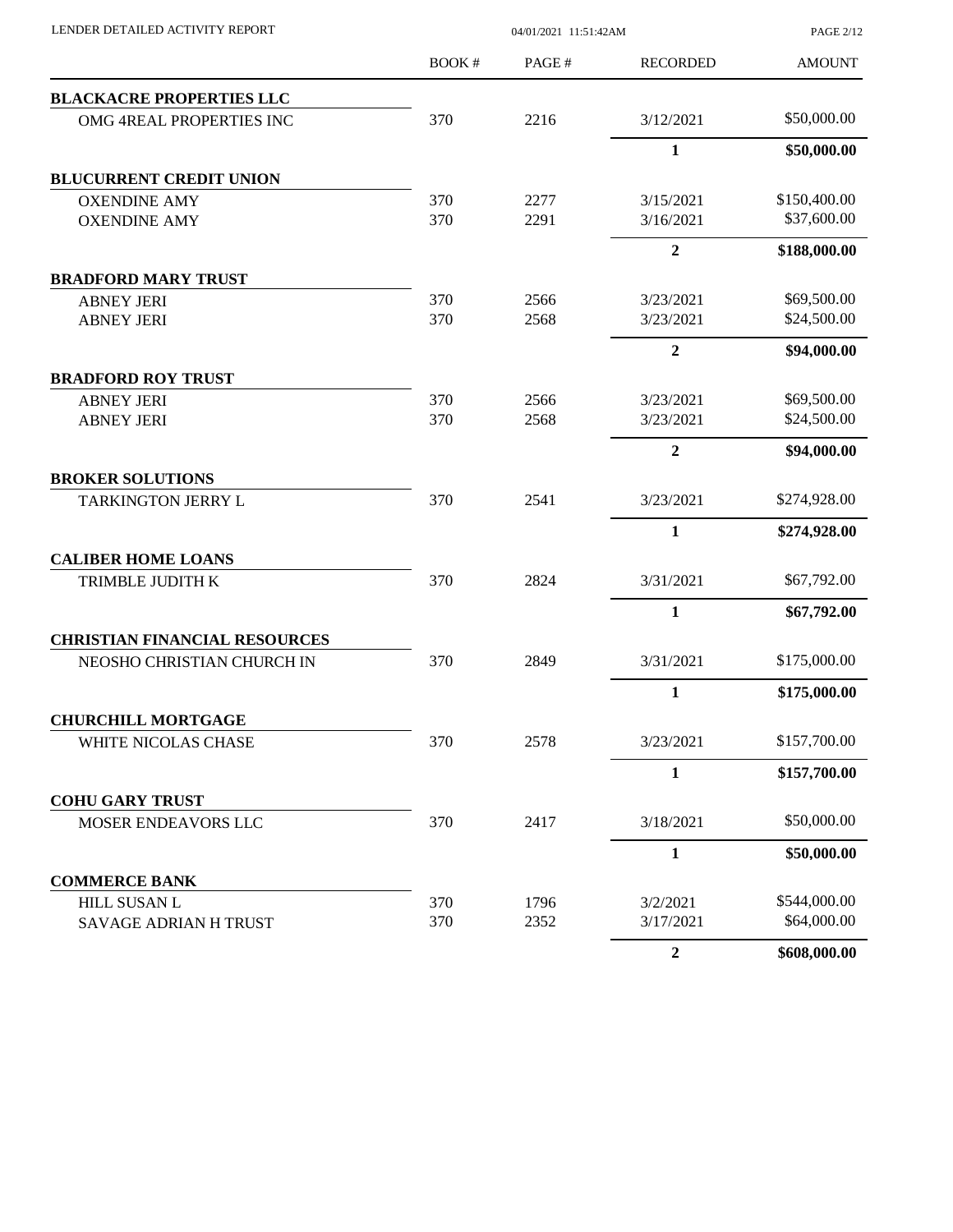| LENDER DETAILED ACTIVITY REPORT |  |
|---------------------------------|--|

04/01/2021 11:51:42AM

PAGE 3/12

|                                            | BOOK # | PAGE# | <b>RECORDED</b> | <b>AMOUNT</b>  |
|--------------------------------------------|--------|-------|-----------------|----------------|
| <b>COMMUNITY BANK AND TRUST</b>            |        |       |                 |                |
| <b>VERSLUIS BRANDI</b>                     | 370    | 1767  | 3/1/2021        | \$106,820.00   |
| <b>BRANSCUM CASSIE</b>                     | 370    | 1768  | 3/1/2021        | \$162,200.00   |
| TRENTO NATHANIEL                           | 370    | 2019  | 3/8/2021        | \$206,000.00   |
| STOUT SHARRY JO TRUST                      | 370    | 2073  | 3/10/2021       | \$156,500.00   |
| <b>EWAN SHAE LEE</b>                       | 370    | 2210  | 3/12/2021       | \$125,000.00   |
| SPENCER CATHY S                            | 370    | 2262  | 3/15/2021       | \$75,000.00    |
| SOOTER SHANNON L                           | 370    | 2313  | 3/16/2021       | \$89,200.00    |
| BRYANT CONNIE M                            | 370    | 2511  | 3/22/2021       | \$56,000.00    |
| <b>WILSON HEATHER</b>                      | 370    | 2557  | 3/23/2021       | \$35,700.00    |
| <b>HEALY DANIEL E</b>                      | 370    | 2623  | 3/25/2021       | \$166,000.00   |
| <b>WATTS BRAD</b>                          | 370    | 2717  | 3/26/2021       | \$75,200.00    |
| THAYER KACEY M                             | 370    | 2785  | 3/30/2021       | \$216,000.00   |
|                                            |        |       | 12              | \$1,469,620.00 |
| <b>COMMUNITY NATIONAL BANK &amp; TRUST</b> |        |       |                 |                |
| <b>GOLDIN JAMES</b>                        | 370    | 2006  | 3/8/2021        | \$32,000.00    |
|                                            |        |       | $\mathbf{1}$    | \$32,000.00    |
| DAS ACQUISITION COMPANY                    |        |       |                 |                |
| <b>TYRRELL LAURIE</b>                      | 370    | 1782  | 3/1/2021        | \$206,900.00   |
| <b>RUPERT PAMELA</b>                       | 370    | 1874  | 3/4/2021        | \$93,769.00    |
| MAXWELL BRENDA L                           | 370    | 2194  | 3/12/2021       | \$152,192.00   |
| <b>DENTON MARY ANN</b>                     | 370    | 2453  | 3/19/2021       | \$153,250.00   |
| DONHAM SYDNEY D                            | 370    | 2457  | 3/19/2021       | \$94,949.00    |
| <b>BAIRD JOSHUA</b>                        | 370    | 2521  | 3/22/2021       | \$132,900.00   |
| <b>EMBERTS JEREMY</b>                      | 370    | 2615  | 3/24/2021       | \$302,020.00   |
| <b>MARQUEZ RALPH</b>                       | 370    | 2705  | 3/26/2021       | \$286,200.00   |
|                                            |        |       | 8               | \$1,422,180.00 |
| <b>DEVER INVESTMENTS</b>                   |        |       |                 |                |
| AAA FLORES ENTERPRISES LLC                 | 370    | 2172  | 3/12/2021       | \$15,000.00    |
|                                            |        |       | 1               | \$15,000.00    |
| <b>ENCORE BANK</b>                         |        |       |                 |                |
| <b>COOPER JON D</b>                        | 370    | 2754  | 3/29/2021       | \$97,600.00    |
|                                            |        |       | 1               | \$97,600.00    |
| <b>FCS FINANCIAL</b>                       |        |       |                 |                |
| HENRY LAND & CATTLE LLC                    | 370    | 1969  | 3/5/2021        | \$145,000.00   |
| WOODWARD LEE M                             | 370    | 2580  | 3/23/2021       | \$275,700.00   |
| HOLLOWAY THERESA D                         | 370    | 2610  | 3/24/2021       | \$52,044.00    |
| HYDER MICHELLE LEE TRUST                   | 370    | 2827  | 3/31/2021       | \$748,710.00   |
|                                            |        |       | 4               | \$1,221,454.00 |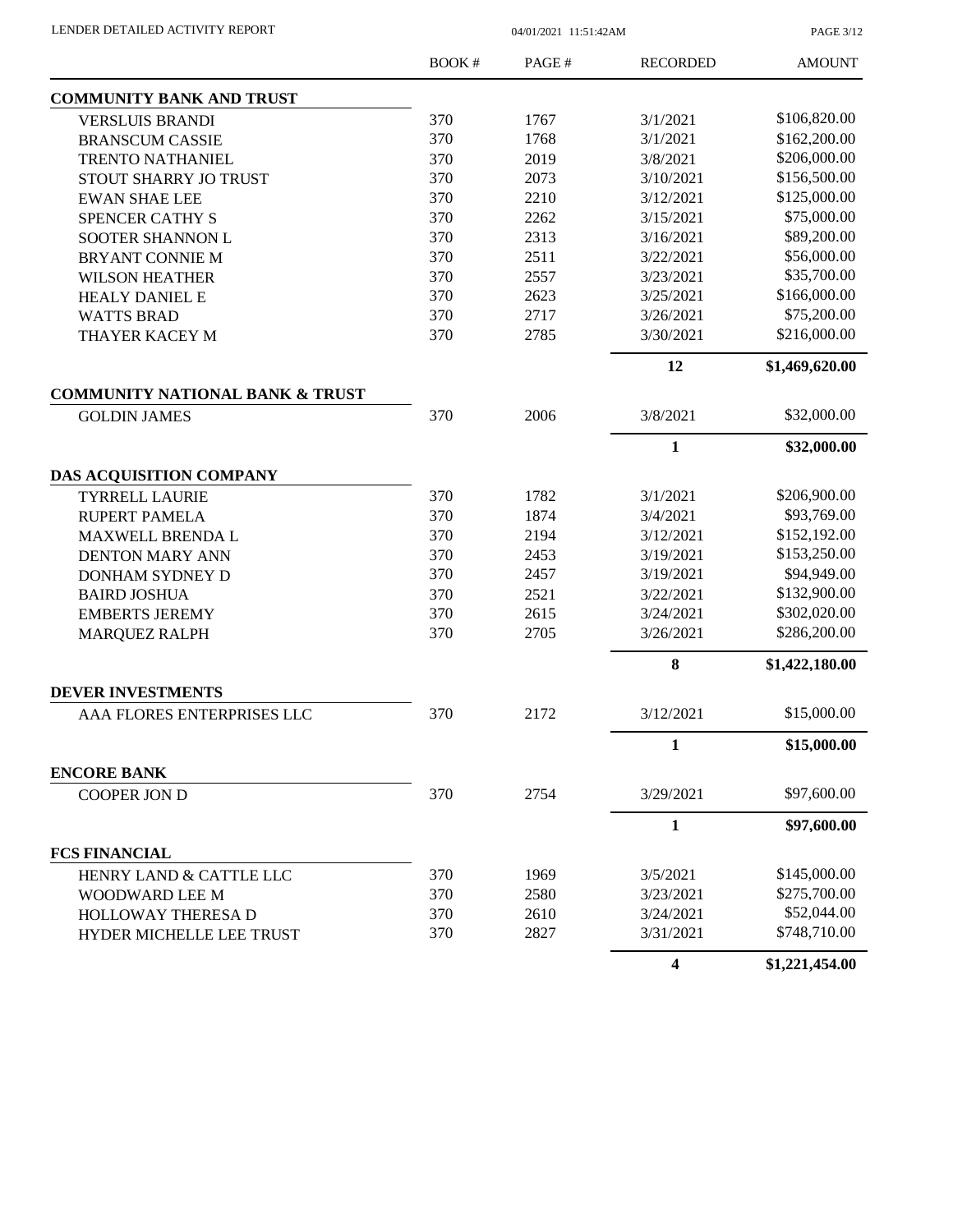PAGE 4/12

|                                       | <b>BOOK#</b> | PAGE# | <b>RECORDED</b> | <b>AMOUNT</b>  |
|---------------------------------------|--------------|-------|-----------------|----------------|
| FIRST COMMUNITY BANK                  |              |       |                 |                |
| ROBINSON DENNIS DWAYNE                | 370          | 1770  | 3/1/2021        | \$90,132.00    |
| YULICH KELLY JO                       | 370          | 1776  | 3/1/2021        | \$166,001.00   |
| <b>WESTON TRACY</b>                   | 370          | 1830  | 3/3/2021        | \$500,000.00   |
| HOAGLAND BEVERLY KAY                  | 370          | 1835  | 3/3/2021        | \$74,300.00    |
| HENDERSON TAMMY                       | 370          | 1842  | 3/3/2021        | \$115,600.00   |
| <b>JAMES SAMANTHA</b>                 | 370          | 1904  | 3/4/2021        | \$42,500.00    |
| <b>GOENS GRACE E</b>                  | 370          | 1981  | 3/5/2021        | \$225,250.00   |
| HOWE SHELBY L                         | 370          | 2068  | 3/10/2021       | \$128,250.00   |
| <b>WEST DYLAN</b>                     | 370          | 2115  | 3/11/2021       | \$8,478.00     |
| VAUGHN SARAH MARIE                    | 370          | 2135  | 3/11/2021       | \$475,000.00   |
| HIGHTOWER KYLI                        | 370          | 2244  | 3/15/2021       | \$201,147.00   |
| <b>WEBB CHELSEA</b>                   | 370          | 2250  | 3/15/2021       | \$213,000.00   |
| <b>HARRIS ABIGAIL J</b>               | 370          | 2321  | 3/16/2021       | \$110,500.00   |
| MILLER CRYSTAL G                      | 370          | 2322  | 3/16/2021       | \$88,000.00    |
| HOFMAN MARJORIE L                     | 370          | 2405  | 3/18/2021       | \$20,000.00    |
| GIBBENS CONSTRUCTION AND PROPERTIES L | 370          | 2406  | 3/18/2021       | \$118,000.00   |
| HAVEN HOMES OF SOUTHWEST MISSOURI LL  | 370          | 2432  | 3/18/2021       | \$212,500.00   |
| PERCIVAL NICOLE P                     | 370          | 2529  | 3/22/2021       | \$16,199.35    |
| <b>CALLISON CLAY</b>                  | 370          | 2584  | 3/23/2021       | \$318,250.00   |
| <b>OWENS SUE A</b>                    | 370          | 2703  | 3/26/2021       | \$81,000.00    |
| <b>DEWITT MATTHEW</b>                 | 370          | 2764  | 3/29/2021       | \$208,000.00   |
| <b>SMITH TRENTON J</b>                | 370          | 2792  | 3/30/2021       | \$254,545.00   |
| <b>SMITH REBECCA K</b>                | 370          | 2796  | 3/30/2021       | \$343,672.00   |
| TM CARPENTRY LLC                      | 370          | 2854  | 3/31/2021       | \$103,000.00   |
|                                       |              |       | 24              |                |
|                                       |              |       |                 | \$4,113,324.35 |
| <b>FIRST STATE BANK OF PURDY</b>      |              |       |                 |                |
| RENKOSKI RAYMOND M                    | 370          | 2122  | 3/11/2021       | \$30,000.00    |
| ROBBINS REGINA L                      | 370          | 2179  | 3/12/2021       | \$264,000.00   |
| <b>HANELINE DIANA</b>                 | 370          | 2747  | 3/29/2021       | \$69,040.00    |
|                                       |              |       | 3               | \$363,040.00   |
| <b>FIRSTTRUST HOME LOANS</b>          |              |       |                 |                |
| <b>MESSER KRISTEN A</b>               | 370          | 1807  | 3/2/2021        | \$59,000.00    |
| <b>BUNTIN DARREN DEWAYNE</b>          | 370          | 1844  | 3/3/2021        | \$87,000.00    |
| <b>HEDIN ROSALIE P</b>                | 370          | 2228  | 3/15/2021       | \$161,943.00   |
| <b>WILSON TYLER</b>                   | 370          | 2813  | 3/31/2021       | \$115,858.00   |
|                                       |              |       | 4               | \$423,801.00   |
| <b>FLAT BRANCH MORTAGE</b>            |              |       |                 |                |
| <b>MOSER VICTOR</b>                   | 370          | 2076  | 3/10/2021       | \$84,700.00    |
|                                       |              |       | 1               | \$84,700.00    |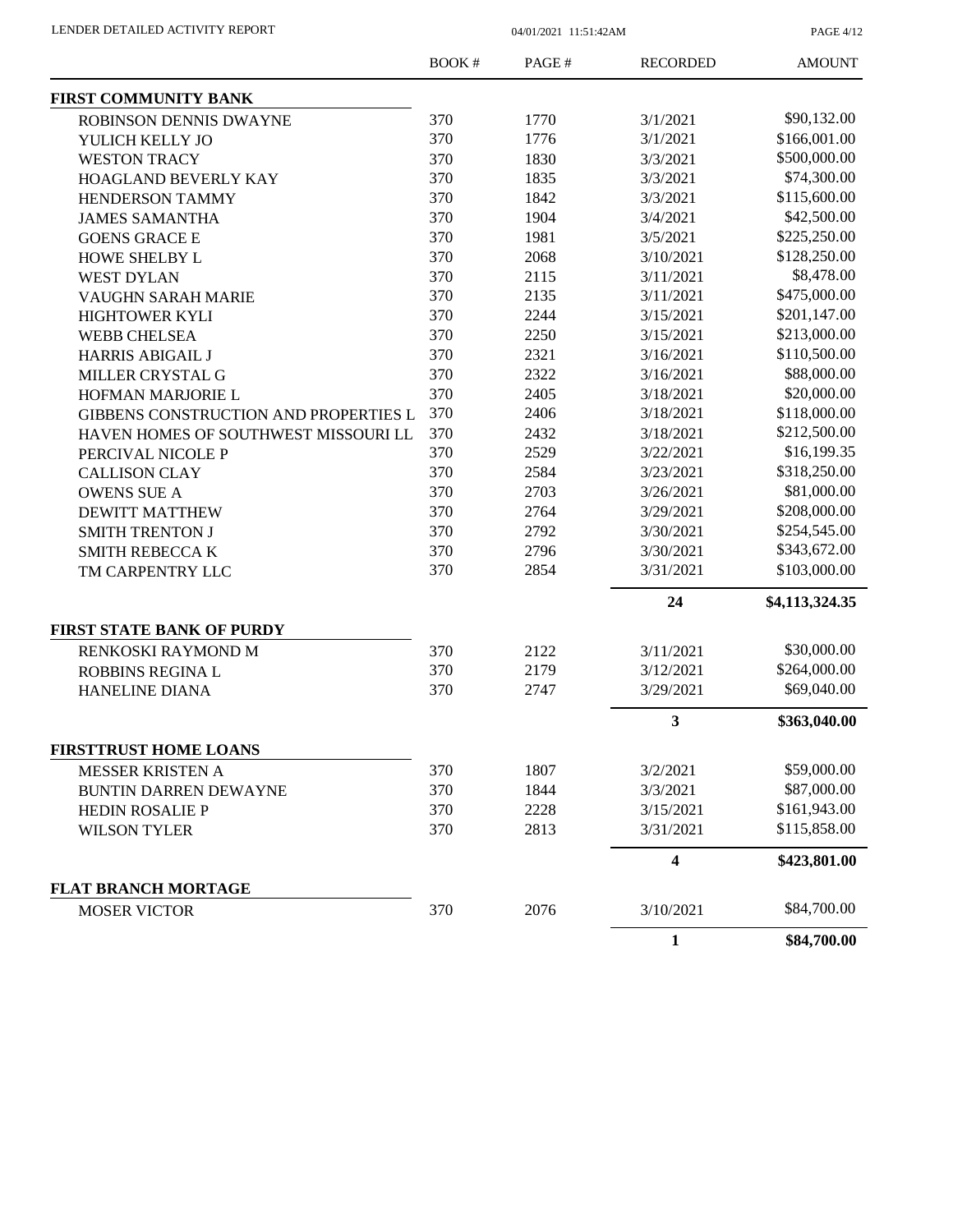PAGE 5/12

|                              | BOOK# | PAGE# | <b>RECORDED</b> | <b>AMOUNT</b> |
|------------------------------|-------|-------|-----------------|---------------|
| <b>FLAT BRANCH MORTGAGE</b>  |       |       |                 |               |
| <b>HIGDON DANIEL</b>         | 370   | 1759  | 3/1/2021        | \$206,800.00  |
| <b>WENNHOLD AMANDA R</b>     | 370   | 1843  | 3/3/2021        | \$183,000.00  |
| <b>MCCLARNON SOPHIA</b>      | 370   | 1845  | 3/3/2021        | \$158,787.00  |
| <b>CASIQUE JUAN L</b>        | 370   | 1910  | 3/4/2021        | \$177,272.00  |
| HOUSE HAVEN L                | 370   | 1917  | 3/4/2021        | \$159,595.00  |
| <b>HOYT MADISON</b>          | 370   | 1923  | 3/4/2021        | \$188,000.00  |
| HOWARD DEANA                 | 370   | 1958  | 3/5/2021        | \$240,486.00  |
| <b>BEELER KAREN D</b>        | 370   | 1959  | 3/5/2021        | \$94,000.00   |
| <b>TOERING CHERYL DENISE</b> | 370   | 1967  | 3/5/2021        | \$132,455.00  |
| MARESH JOSHUA M              | 370   | 1968  | 3/5/2021        | \$167,400.00  |
| PAIGE KEITH                  | 370   | 1978  | 3/5/2021        | \$197,785.00  |
| HAMES ZACHERY W              | 370   | 1983  | 3/5/2021        | \$153,900.00  |
| <b>BURNS DUSTIN</b>          | 370   | 2007  | 3/8/2021        | \$101,600.00  |
| WOODWARD JUSTIN              | 370   | 2079  | 3/10/2021       | \$240,682.00  |
| KOVACH KIMBERLY              | 370   | 2088  | 3/10/2021       | \$164,000.00  |
| <b>ESTES MELINDA</b>         | 370   | 2092  | 3/10/2021       | \$287,594.00  |
| MADRID JENNIFER L            | 370   | 2186  | 3/12/2021       | \$191,096.00  |
| <b>BURWELL JENNIFER J</b>    | 370   | 2191  | 3/12/2021       | \$112,911.00  |
| THORNBERRY KANE A            | 370   | 2253  | 3/15/2021       | \$161,000.00  |
| <b>COLE KELLY S</b>          | 370   | 2261  | 3/15/2021       | \$104,979.00  |
| <b>HUGHES HOLLY</b>          | 370   | 2268  | 3/15/2021       | \$161,743.00  |
| <b>MURRAY CARTER Z</b>       | 370   | 2274  | 3/15/2021       | \$159,718.00  |
| <b>BEESON ANNE M</b>         | 370   | 2327  | 3/16/2021       | \$343,425.00  |
| <b>MASON JEREMY D</b>        | 370   | 2350  | 3/17/2021       | \$83,460.00   |
| RODRIGUEZ YUDITH             | 370   | 2353  | 3/17/2021       | \$123,000.00  |
| <b>JONES ALEXA</b>           | 370   | 2377  | 3/17/2021       | \$126,161.00  |
| <b>ELLIS CHRISTINE</b>       | 370   | 2380  | 3/17/2021       | \$171,200.00  |
| HOWARD LAURAE M              | 370   | 2382  | 3/17/2021       | \$153,900.00  |
| BREIDENSTEIN JOSEPH K        | 370   | 2392  | 3/17/2021       | \$177,660.00  |
| <b>CONNELL ADELAIDE F</b>    | 370   | 2422  | 3/18/2021       | \$131,572.00  |
| <b>GOLDSMITH RACHEL D</b>    | 370   | 2467  | 3/19/2021       | \$232,400.00  |
| <b>SANCHEZ JESUS D</b>       | 370   | 2472  | 3/19/2021       | \$126,203.00  |
| <b>SORG TODD SHANE</b>       | 370   | 2484  | 3/22/2021       | \$103,920.00  |
| <b>SCHMIDT KENDRA</b>        | 370   | 2508  | 3/22/2021       | \$181,818.00  |
| <b>BLOXHAM MEGAN</b>         | 370   | 2516  | 3/22/2021       | \$181,649.00  |
| <b>MCBEE JULIE</b>           | 370   | 2543  | 3/23/2021       | \$201,600.00  |
| SHAVER KATELYNN M            | 370   | 2616  | 3/24/2021       | \$205,050.00  |
| YORK SAMANTHA                | 370   | 2687  | 3/26/2021       | \$141,111.00  |
| <b>SANDERS GREGORY P</b>     | 370   | 2696  | 3/26/2021       | \$182,192.00  |
| <b>MCGUIRE AMANDA</b>        | 370   | 2714  | 3/26/2021       | \$224,000.00  |
| <b>MORRIS DEBBIE</b>         | 370   | 2752  | 3/29/2021       | \$59,494.00   |
| SMITH MICHAEL A              | 370   | 2756  | 3/29/2021       | \$76,767.00   |
| RODRIGUEZ ANGELICA M         | 370   | 2760  | 3/29/2021       | \$173,000.00  |
| HURN AMANDA                  | 370   | 2761  | 3/29/2021       | \$363,700.00  |
| <b>CLARK BETH A</b>          | 370   | 2794  | 3/30/2021       | \$122,100.00  |
| <b>EZELL SARAH</b>           | 370   | 2807  | 3/30/2021       | \$126,747.00  |
| THOMPSON KATELYN             | 370   | 2843  | 3/31/2021       | \$200,000.00  |
| <b>NASH CARINNA</b>          | 370   | 2847  | 3/31/2021       | \$90,808.00   |
|                              |       |       |                 |               |

**48 \$8,047,740.00**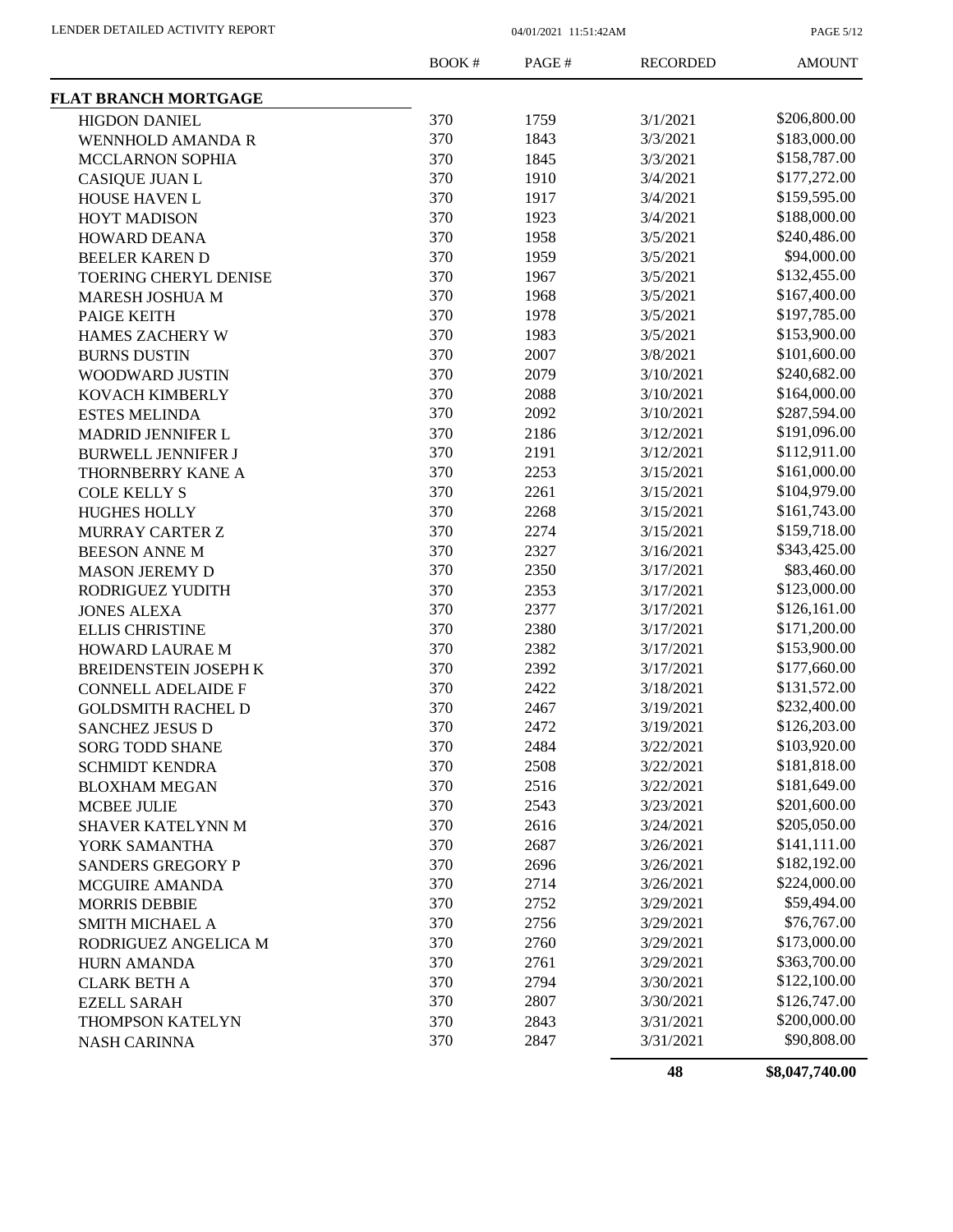PAGE 6/12

|                                                  | BOOK# | PAGE # | <b>RECORDED</b>  | <b>AMOUNT</b>  |
|--------------------------------------------------|-------|--------|------------------|----------------|
| FREEDOM MORTGAGE CORPORATION                     |       |        |                  |                |
| RITTER ASHLEIGH DANIELLE                         | 370   | 1853   | 3/3/2021         | \$148,350.00   |
| <b>HOBOCK EDGAR G</b>                            | 370   | 2058   | 3/9/2021         | \$304,386.00   |
| <b>DAVIDSON KRISTA</b>                           | 370   | 2124   | 3/11/2021        | \$142,759.00   |
| <b>BROCK ROBERT E</b>                            | 370   | 2444   | 3/19/2021        | \$97,956.00    |
| <b>SCHUBERT NATHAN</b>                           | 370   | 2676   | 3/26/2021        | \$101,169.00   |
| <b>COVINGTON ROBERT</b>                          | 370   | 2803   | 3/30/2021        | \$90,000.00    |
| <b>DILL BARRY D</b>                              | 370   | 2805   | 3/30/2021        | \$180,000.00   |
|                                                  |       |        | $\overline{7}$   | \$1,064,620.00 |
| <b>GARY COHU TRUST</b>                           |       |        |                  |                |
| MOSER ENDEAVORS LLC                              | 370   | 2141   | 3/11/2021        | \$0.00         |
|                                                  |       |        | 1                | \$0.00         |
| <b>GATEWAY MORTGAGE GROUP</b>                    |       |        |                  |                |
| <b>GARRITY TARA</b>                              | 370   | 1757   | 3/1/2021         | \$118,100.00   |
| <b>WHITEIS AMANDA D</b>                          | 370   | 2197   | 3/12/2021        | \$362,880.00   |
| <b>BEEZLEY TIMOTHY</b>                           | 370   | 2212   | 3/12/2021        | \$163,974.00   |
| <b>COLLETON AMY</b>                              | 370   | 2487   | 3/22/2021        | \$209,120.00   |
| <b>FRIEND CHEYENNE</b>                           | 370   | 2560   | 3/23/2021        | \$75,900.00    |
| FRANCIS NATHAN W                                 | 370   | 2596   | 3/24/2021        | \$103,588.00   |
|                                                  |       |        | 6                | \$1,033,562.00 |
| <b>GERSHMAN MORTGAGE</b>                         |       |        |                  |                |
| <b>ROGERS JAMES E</b>                            | 370   | 1806   | 3/2/2021         | \$89,250.00    |
| <b>HARTJE JUSTIN</b>                             | 370   | 2085   | 3/10/2021        | \$205,214.00   |
| <b>TURNER JUDY</b>                               | 370   | 2519   | 3/22/2021        | \$166,796.00   |
|                                                  |       |        | 3                | \$461,260.00   |
| <b>GOLD CRAIG P TR</b>                           |       |        |                  |                |
| RBC HODING COMPANY, LLC                          | 370   | 2774   | 3/30/2021        | \$350,000.00   |
| RBC ENTERPRISES LTS INC                          | 370   | 2776   | 3/30/2021        | \$600,000.00   |
| RBC ENTERPRISES LTS INC                          | 370   | 2777   | 3/30/2021        | \$600,000.00   |
|                                                  |       |        | 3                | \$1,550,000.00 |
| <b>GOLD MARK K TR</b><br>RBC HODING COMPANY, LLC | 370   | 2774   | 3/30/2021        | \$350,000.00   |
|                                                  |       |        | $\mathbf{1}$     | \$350,000.00   |
| <b>GOLD MARY K TR</b>                            |       |        |                  |                |
| RBC ENTERPRISES LTS INC                          | 370   | 2776   | 3/30/2021        | \$600,000.00   |
| RBC ENTERPRISES LTS INC                          | 370   | 2777   | 3/30/2021        | \$600,000.00   |
|                                                  |       |        |                  |                |
| <b>GREAT SOUTHERN BANK</b>                       |       |        | $\boldsymbol{2}$ | \$1,200,000.00 |
|                                                  | 370   | 2012   | 3/8/2021         | \$98,700.00    |
| MERIDEITH TAMMY D                                | 370   | 2055   | 3/9/2021         | \$95,200.00    |
| LITTLEFIELD VALERIE                              | 370   | 2257   | 3/15/2021        | \$155,400.00   |
| JONES STEVEN L<br><b>CHRISTAL SHANNON</b>        | 370   | 2479   | 3/22/2021        | \$146,900.00   |
|                                                  |       |        | 4                | \$496,200.00   |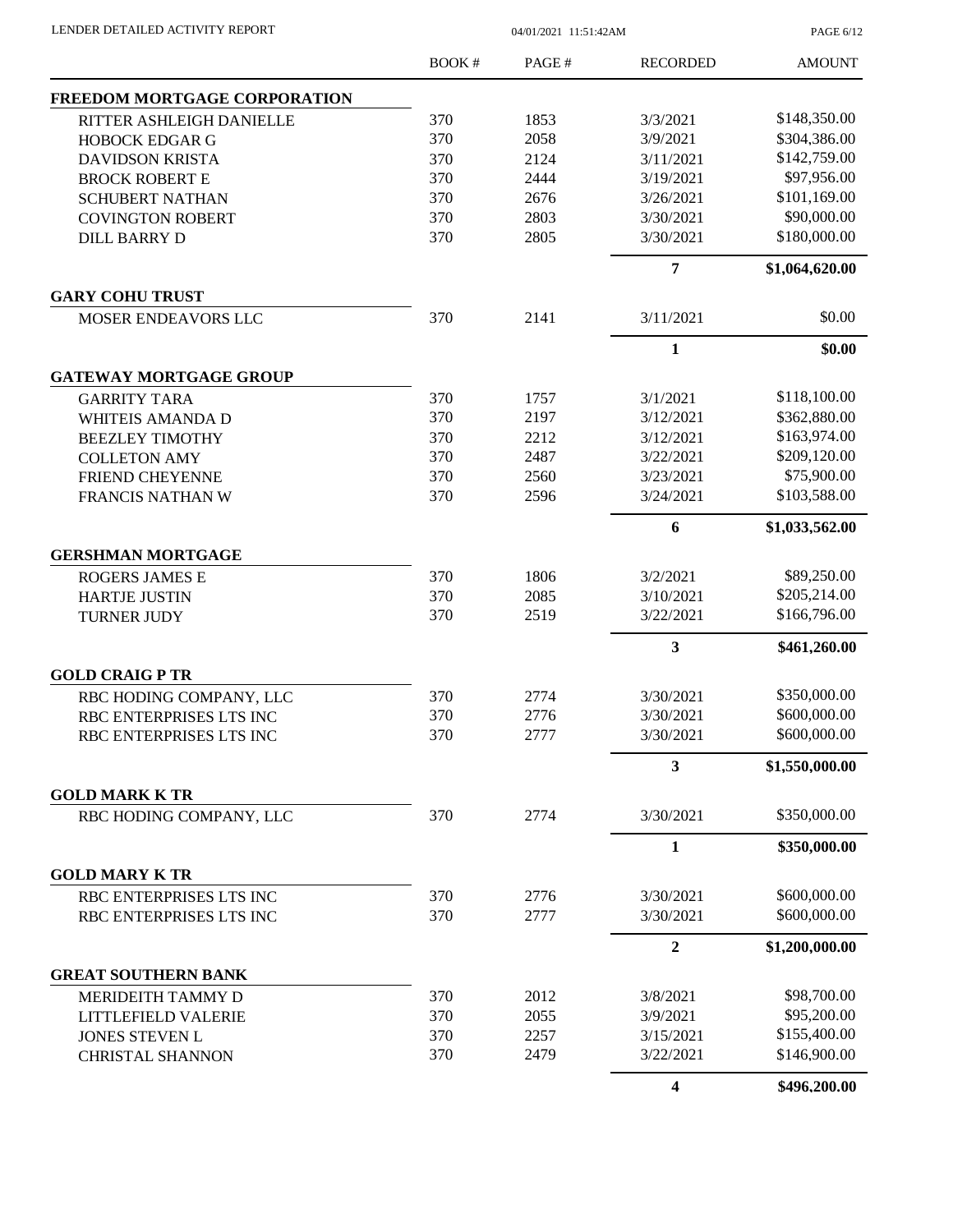| LENDER DETAILED ACTIVITY REPORT |  |
|---------------------------------|--|

04/01/2021 11:51:42AM

PAGE 7/12

|                                                    | <b>BOOK#</b> | PAGE# | <b>RECORDED</b>  | <b>AMOUNT</b>   |
|----------------------------------------------------|--------------|-------|------------------|-----------------|
| <b>GUARANTY BANK</b>                               |              |       |                  |                 |
| <b>ADAMS TRACY D</b>                               | 370          | 2090  | 3/10/2021        | \$246,000.00    |
| FELDER TINA J                                      | 370          | 2238  | 3/15/2021        | \$10,000.00     |
| <b>LAWSON CHAD</b>                                 | 370          | 2397  | 3/18/2021        | \$167,250.00    |
| BRYANT JILL SUZANNE                                | 370          | 2420  | 3/18/2021        | \$166,000.00    |
| <b>RAGAN JESSICA</b>                               | 370          | 2802  | 3/30/2021        | \$106,263.00    |
|                                                    |              |       | 5                | \$695,513.00    |
| <b>HACC INVESTMENTS</b>                            |              |       |                  |                 |
| FREED JUDITH KATHLEEN COMER                        | 370          | 1956  | 3/5/2021         | \$210,000.00    |
|                                                    |              |       | $\mathbf{1}$     | \$210,000.00    |
| <b>HAWTHORN BANK</b>                               |              |       |                  |                 |
| WITHNELL SARAH M                                   | 370          | 1777  | 3/1/2021         | \$188,200.00    |
|                                                    |              |       | $\mathbf{1}$     | \$188,200.00    |
| <b>IBERIABANK</b><br><b>HOLGUN SHANNON S</b>       | 370          | 2138  | 3/11/2021        | \$0.00          |
|                                                    |              |       |                  |                 |
|                                                    |              |       | $\mathbf{1}$     | \$0.00          |
| <b>JPMORGAN CHASE BANK</b><br>STEVERSON MICHELLE M | 370          | 2737  | 3/29/2021        | \$230,250.00    |
|                                                    |              |       | $\mathbf{1}$     | \$230,250.00    |
| <b>LANE LARRY D</b>                                |              |       |                  |                 |
| <b>LIBERTY BANK</b>                                | 370          | 2224  | 3/15/2021        | \$0.00          |
| <b>LIBERTY BANK</b>                                | 370          | 2225  | 3/15/2021        | \$0.00          |
| <b>LIBERTY BANK</b>                                | 370          | 2226  | 3/15/2021        | \$0.00          |
|                                                    |              |       | $\mathbf{3}$     | \$0.00          |
| <b>LANE LORETTA M</b>                              |              |       |                  |                 |
| <b>LIBERTY BANK</b>                                | 370          | 2224  | 3/15/2021        | \$0.00          |
| <b>LIBERTY BANK</b>                                | 370          | 2225  | 3/15/2021        | \$0.00          |
| <b>LIBERTY BANK</b>                                | 370          | 2226  | 3/15/2021        | \$0.00          |
|                                                    |              |       | $\mathbf{3}$     | \$0.00          |
| <b>LEADERONE FINANCIAL</b>                         |              |       |                  |                 |
| MCCOOL DANIELLE                                    | 370          | 1927  | 3/4/2021         | \$147,600.00    |
|                                                    |              |       | $\mathbf{1}$     | \$147,600.00    |
| LEGACY NATIONAL BANK                               |              |       |                  |                 |
| COY VENTURES LLC                                   | 370          | 2573  | 3/23/2021        | 11,600,000.00   |
| COY VENTURES LLC                                   | 370          | 2574  | 3/23/2021        | 11,600,000.00   |
|                                                    |              |       | $\overline{2}$   | \$23,200,000.00 |
| <b>LEWIS MARJORI M</b><br><b>CRAFT EDWIN L</b>     | 370          | 1846  | 3/3/2021         | \$90,000.00     |
|                                                    |              |       |                  |                 |
|                                                    |              |       | $\mathbf{1}$     | \$90,000.00     |
| <b>LIEVENS DARLENE</b><br><b>LANCE JAKE J</b>      | 370          | 2379  | 3/17/2021        | \$11,000.00     |
| LANCE JAKE J                                       | 370          | 2666  | 3/26/2021        | \$11,000.00     |
|                                                    |              |       | $\boldsymbol{2}$ | \$22,000.00     |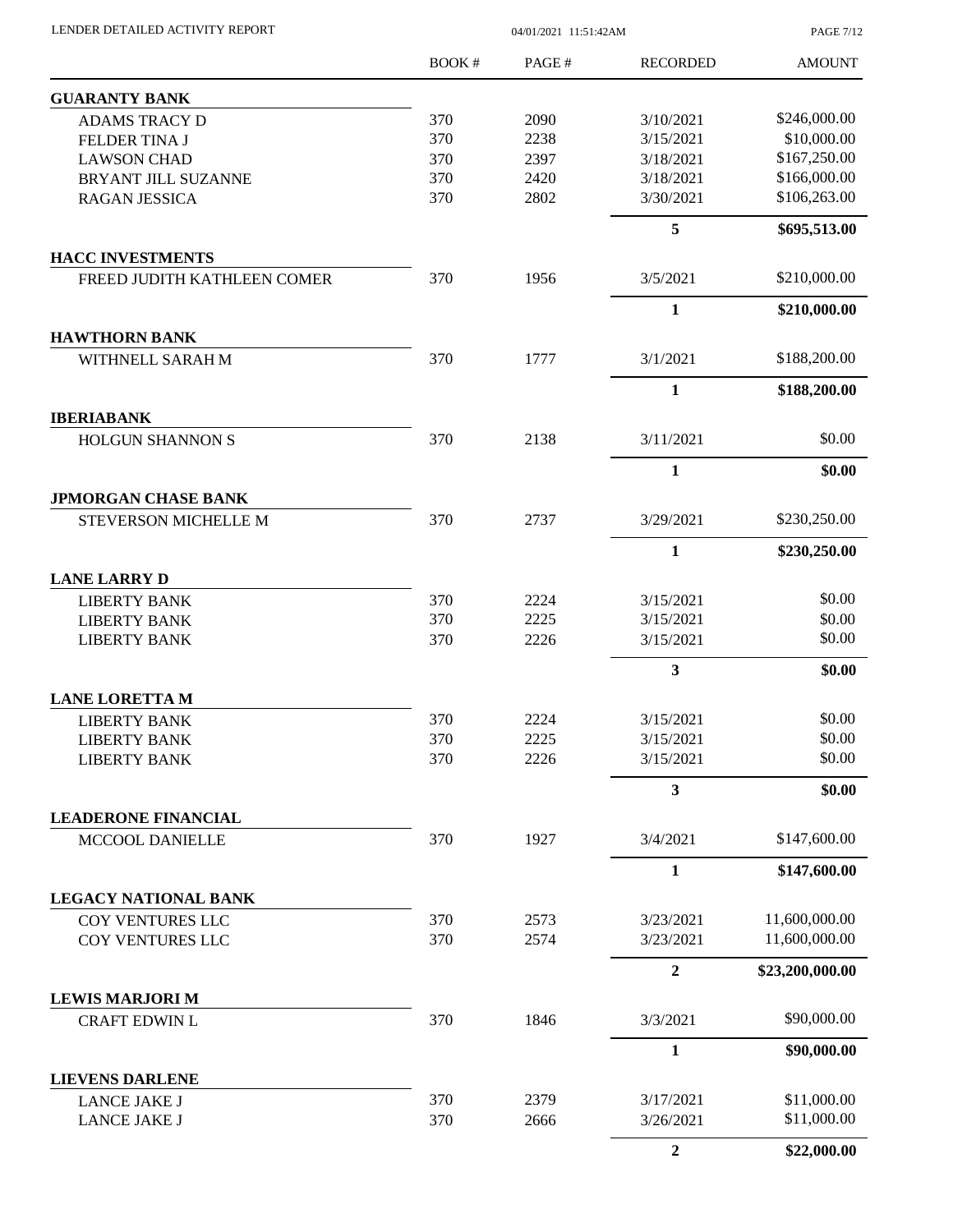| LENDER DETAILED ACTIVITY REPORT                |              | <b>PAGE 8/12</b> |                        |                              |
|------------------------------------------------|--------------|------------------|------------------------|------------------------------|
|                                                | <b>BOOK#</b> | PAGE#            | <b>RECORDED</b>        | <b>AMOUNT</b>                |
| <b>LIEVENS JAMES L</b>                         |              |                  |                        |                              |
| <b>LANCE JAKE J</b>                            | 370          | 2379             | 3/17/2021              | \$11,000.00                  |
| <b>LANCE JAKE J</b>                            | 370          | 2666             | 3/26/2021              | \$11,000.00                  |
|                                                |              |                  | $\mathbf 2$            | \$22,000.00                  |
| <b>LOWER</b><br>PIERPONT DONALD                | 370          | 2563             | 3/23/2021              | \$188,000.00                 |
|                                                |              |                  | $\mathbf{1}$           | \$188,000.00                 |
| <b>MAILES, CAROL J TRUST</b>                   |              |                  |                        |                              |
| PETERS INVESTMENTS LLC                         | 370          | 2190             | 3/12/2021              | \$40,000.00                  |
|                                                |              |                  | $\mathbf{1}$           | \$40,000.00                  |
| <b>MAILES, KIMBER D TRUST</b>                  |              |                  |                        |                              |
| PETERS INVESTMENTS LLC                         | 370          | 2190             | 3/12/2021              | \$40,000.00                  |
|                                                |              |                  | $\mathbf{1}$           | \$40,000.00                  |
| <b>MID-MISSOURI BANK</b><br>ROBERTSON SANDRA L | 370          | 1871             | 3/4/2021               | \$320,000.00                 |
| PROVENZANO BRECIA C                            | 370          | 2325             | 3/16/2021              | \$225,000.00                 |
|                                                |              |                  | $\overline{2}$         | \$545,000.00                 |
| <b>MIDWEST MORTGAGE ASSOCIATES</b>             |              |                  |                        |                              |
| <b>GROSCOST JONATHON</b>                       | 370<br>370   | 2259<br>2757     | 3/15/2021<br>3/29/2021 | \$186,558.00<br>\$165,000.00 |
| <b>BURR TINA G</b>                             |              |                  | $\boldsymbol{2}$       | \$351,558.00                 |
| <b>MIDWEST PROPERTY GROUP 1</b>                |              |                  |                        |                              |
| <b>ONEAGLESWINGS L&amp;L LLC</b>               | 370          | 2694             | 3/26/2021              | \$250,000.00                 |
|                                                |              |                  | $\mathbf{1}$           | \$250,000.00                 |
| MISSOURI ELECTRIC COOPERATIVES EMPLOYEES CU    |              |                  |                        |                              |
| <b>MCGUFFEY BILLY R</b>                        | 370          | 2526             | 3/22/2021              | \$80,000.00                  |
|                                                |              |                  | $\mathbf{1}$           | \$80,000.00                  |
| <b>MISSOURI MORTGAGE SERVICES</b>              |              |                  |                        |                              |
| PARKER BRANDY JEAN                             | 370          | 1914             | 3/4/2021               | \$142,777.00                 |
|                                                |              |                  | $\mathbf{1}$           | \$142,777.00                 |
| MORTGAGE RESEARCH CENTER<br><b>WALKER NOAH</b> | 370          | 2223             | 3/15/2021              | \$188,584.00                 |
|                                                |              |                  | $\mathbf{1}$           | \$188,584.00                 |
| <b>MR COOPER</b>                               |              |                  |                        |                              |
| <b>ZEPEDA PAMELA E</b>                         | 370          | 2461             | 3/19/2021              | \$157,500.00                 |
| DRAGOO LILA RAEANNE                            | 370          | 2533             | 3/22/2021              | \$77,750.00                  |
|                                                |              |                  | $\overline{2}$         | \$235,250.00                 |
| NATIONSTAR MORTGAGE<br>DEMOSS MICHAEL D        | 370          | 2096             | 3/10/2021              | \$98,124.00                  |
|                                                |              |                  | $\mathbf{1}$           | \$98,124.00                  |
| <b>NEW AMERICAN FUNDING</b>                    |              |                  |                        |                              |
| <b>BAKER JEFFREY</b>                           | 370          | 2712             | 3/26/2021              | \$153,405.00                 |
|                                                |              |                  | $\mathbf{1}$           | \$153,405.00                 |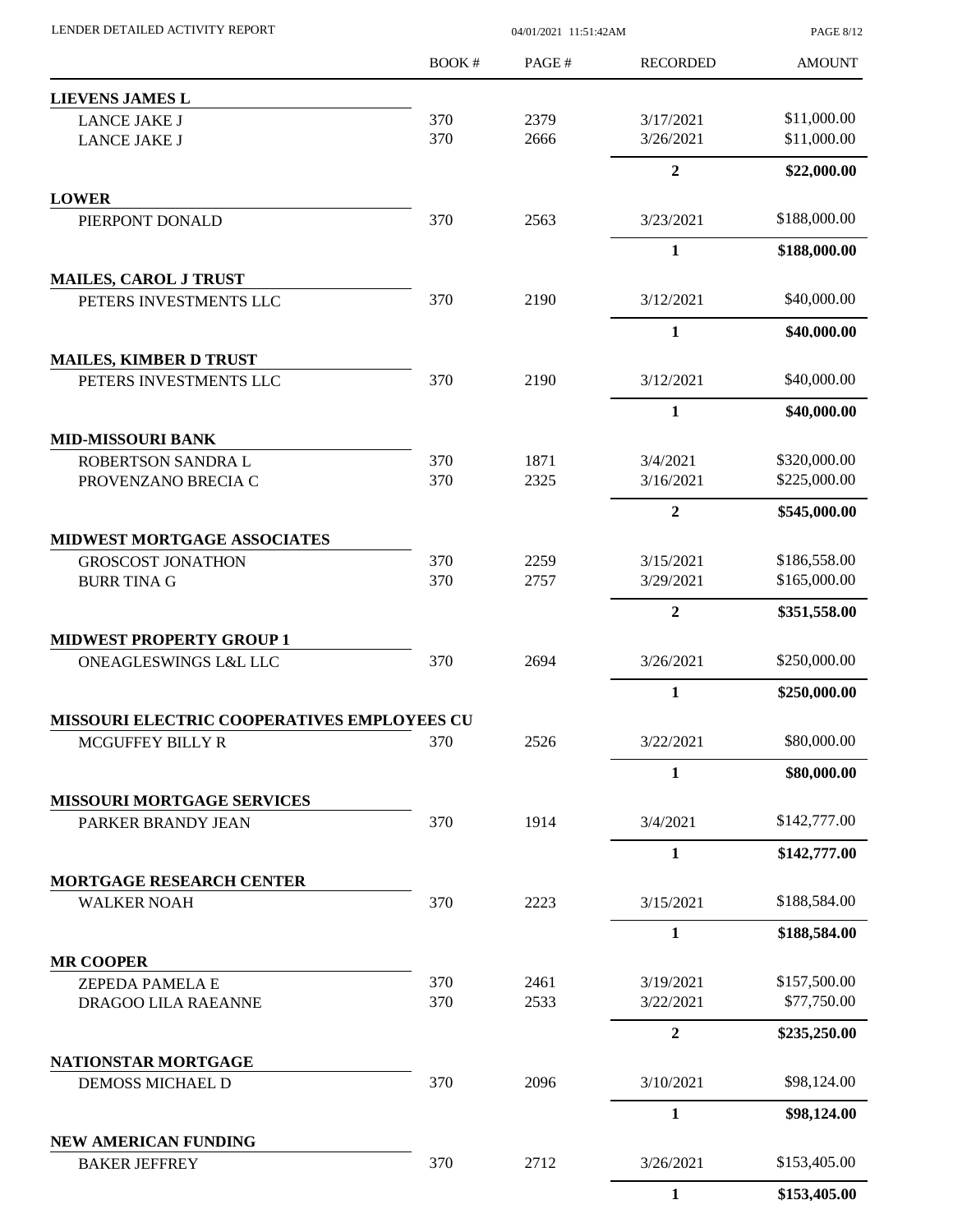| LENDER DETAILED ACTIVITY REPORT                             | 04/01/2021 11:51:42AM |              |                        | <b>PAGE 9/12</b>            |
|-------------------------------------------------------------|-----------------------|--------------|------------------------|-----------------------------|
|                                                             | <b>BOOK#</b>          | PAGE#        | <b>RECORDED</b>        | <b>AMOUNT</b>               |
| NEW DAY FINANCIAL                                           |                       |              |                        |                             |
| <b>FLIPPO THOMAS</b>                                        | 370                   | 2790         | 3/30/2021              | \$57,700.00                 |
|                                                             |                       |              | $\mathbf{1}$           | \$57,700.00                 |
| <b>NEWREZ LLC</b>                                           |                       |              |                        |                             |
| <b>STADLER MICHELLE A</b>                                   | 370                   | 2195         | 3/12/2021              | \$75,500.00                 |
| <b>GREENE JOSEPH</b>                                        | 370                   | 2534         | 3/22/2021              | \$83,844.00                 |
|                                                             |                       |              | $\overline{2}$         | \$159,344.00                |
| <b>NORTH AMERICAN SAVINGS BANK</b><br><b>STILL THOMAS F</b> | 370                   | 2647         | 3/25/2021              | \$227,920.00                |
|                                                             |                       |              | $\mathbf{1}$           | \$227,920.00                |
| <b>OAKSTAR BANK</b>                                         |                       |              |                        |                             |
| <b>DENNIS JAMES GRANT</b>                                   | 370                   | 1848         | 3/3/2021               | \$395,400.00                |
| <b>WEAVER KELLY B</b>                                       | 370                   | 1990         | 3/8/2021               | \$246,297.50                |
| WRIGHT NICOLE                                               | 370                   | 2602         | 3/24/2021              | \$332,600.00                |
|                                                             |                       |              | 3                      | \$974,297.50                |
| <b>OLD MISSOURI BANK</b>                                    |                       |              |                        |                             |
| <b>BOGGS SUMMER</b>                                         | 370                   | 1837         | 3/3/2021               | \$221,500.00                |
| HAMMOND MARION JOHN                                         | 370                   | 1866         | 3/3/2021               | \$80,000.00                 |
|                                                             |                       |              | $\overline{2}$         | \$301,500.00                |
| <b>OPEN MORTGAGE</b>                                        |                       |              |                        |                             |
| <b>WESTON LENORA</b>                                        | 370                   | 2319         | 3/16/2021              | \$83,028.00                 |
|                                                             |                       |              | $\mathbf{1}$           | \$83,028.00                 |
| PENNYMAC LOAN SERVICES                                      |                       |              |                        |                             |
| <b>HELLUMS JODY</b>                                         | 370                   | 2591         | 3/24/2021              | \$107,800.00                |
|                                                             |                       |              | 1                      | \$107,800.00                |
| PEOPLES BANK                                                |                       |              |                        |                             |
| <b>SWAFFORD WHITNEY</b>                                     | 370                   | 1919         | 3/4/2021               | \$28,400.00                 |
| MAYBERTY RENTALS LLC                                        | 370                   | 1987         | 3/8/2021               | \$240,000.00                |
| <b>HOGAN MELISSA ROSE</b>                                   | 370                   | 1997         | 3/8/2021               | \$70,000.00                 |
| <b>BENSON SARAH R</b>                                       | 370                   | 2000         | 3/8/2021               | \$0.00                      |
|                                                             |                       |              | 4                      | \$338,400.00                |
| PEOPLES BANK OF SENECA                                      |                       |              |                        |                             |
| STANDEFORD JESSICA                                          | 370                   | 1794         | 3/2/2021               | \$341,000.00                |
| <b>ALFORD BREANNA</b>                                       | 370                   | 2003         | 3/8/2021               | \$83,200.00<br>\$341,000.00 |
| STANDEFORD JESSICA                                          | 370<br>370            | 2329<br>2558 | 3/16/2021<br>3/23/2021 | \$256,000.00                |
| <b>KING JACOB</b>                                           | 370                   | 2562         | 3/23/2021              | \$172,000.00                |
| DAVIS WILLIAM E                                             | 370                   | 2672         | 3/26/2021              | \$154,000.00                |
| WILLOW BRANCH FARM LLC<br>STANLEY KAYJA                     | 370                   | 2709         | 3/26/2021              | \$356,000.00                |
|                                                             |                       |              | $\overline{7}$         | \$1,703,200.00              |
| PEOPLES BANL                                                |                       |              |                        |                             |
| <b>HEMBREE LACEY M</b>                                      | 370                   | 2385         | 3/17/2021              | \$66,500.00                 |
|                                                             |                       |              | $\mathbf{1}$           | \$66,500.00                 |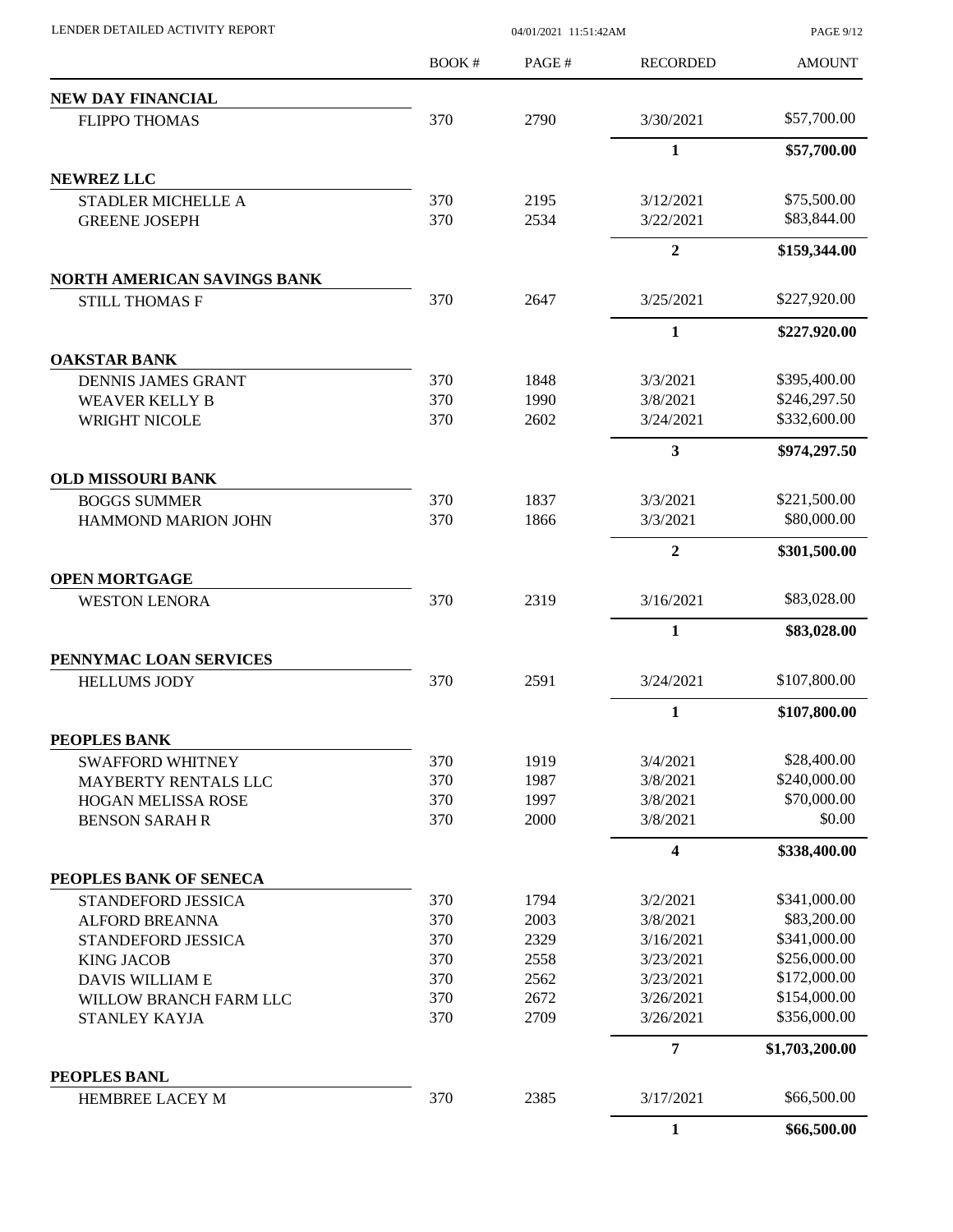| LENDER DETAILED ACTIVITY REPORT            |       | PAGE 10/12 |                 |                |
|--------------------------------------------|-------|------------|-----------------|----------------|
|                                            | BOOK# | PAGE#      | <b>RECORDED</b> | <b>AMOUNT</b>  |
| <b>PINNACLE BANK</b>                       |       |            |                 |                |
| <b>SCHAEFER DAVID E</b>                    | 370   | 1766       | 3/1/2021        | \$625,000.00   |
| <b>HIGDON JEREMY S</b>                     | 370   | 1992       | 3/8/2021        | \$20,000.00    |
| <b>FORDHAM EMILY</b>                       | 370   | 1998       | 3/8/2021        | \$499,200.00   |
| <b>FORDHAM EMILY</b>                       | 370   | 2013       | 3/8/2021        | \$624,000.00   |
| COOK VICKI ANN TRUST                       | 370   | 2443       | 3/19/2021       | \$725,000.00   |
| TTP PROPERTIES LLC                         | 370   | 2768       | 3/29/2021       | \$85,000.00    |
|                                            |       |            | 6               | \$2,578,200.00 |
| PLAINS COMMERCE BANK                       |       |            |                 |                |
| ELDER CHARLOTTE D                          | 370   | 2252       | 3/15/2021       | \$450,000.00   |
|                                            |       |            | $\mathbf{1}$    | \$450,000.00   |
| <b>POWELL JAMES M</b>                      |       |            |                 |                |
| <b>CRAFT EDWIN L</b>                       | 370   | 1846       | 3/3/2021        | \$90,000.00    |
|                                            |       |            | $\mathbf{1}$    | \$90,000.00    |
| PROSPERITY HOME MORTGAGE                   |       |            |                 |                |
| <b>GROSS JILL</b>                          | 370   | 2373       | 3/17/2021       | \$237,500.00   |
|                                            |       |            | $\mathbf{1}$    | \$237,500.00   |
| <b>QUICKEN LOANS</b>                       |       |            |                 |                |
| <b>GILSTRAP ORVEN</b>                      | 370   | 1738       | 3/1/2021        | \$70,203.00    |
| <b>BALE REBECCA</b>                        | 370   | 1739       | 3/1/2021        | \$147,000.00   |
| <b>BYRD JASON B</b>                        | 370   | 1740       | 3/1/2021        | \$136,200.00   |
| <b>BRADHSAW CHANCE</b>                     | 370   | 1961       | 3/5/2021        | \$203,398.00   |
| FOREMAN SHIRELY M                          | 370   | 2097       | 3/11/2021       | \$118,589.00   |
| OILEPO PHILIP MEIPUKORI                    | 370   | 2103       | 3/11/2021       | \$72,000.00    |
| NEWSOM KARIN L                             | 370   | 2158       | 3/12/2021       | \$100,000.00   |
| <b>DUNCAN ALLEN DALE</b>                   | 370   | 2278       | 3/15/2021       | \$134,350.00   |
| <b>BOLINGER PHILIP N</b>                   | 370   | 2330       | 3/16/2021       | \$147,201.00   |
| <b>SUTTON JAIME LYNN</b>                   | 370   | 2606       | 3/24/2021       | \$85,475.00    |
| <b>KOHLER MICHELE</b>                      | 370   | 2770       | 3/29/2021       | \$125,000.00   |
|                                            |       |            | 11              | \$1,339,416.00 |
| REWARD INVESTMENTS, LLC                    |       |            |                 |                |
| NEOSHO SMOKE, LLC                          | 370   | 2513       | 3/22/2021       | \$792,500.00   |
|                                            |       |            | $\mathbf{1}$    | \$792,500.00   |
| ROYAL UNITED MORTGAGE                      |       |            |                 |                |
| JENKINS STEVEN L                           | 370   | 2622       | 3/24/2021       | \$69,600.00    |
|                                            |       |            | $\mathbf{1}$    | \$69,600.00    |
| SAJJAD & ALI LLC                           |       |            |                 |                |
| SNG SERVICE LLC                            | 370   | 2336       | 3/17/2021       | \$312,116.21   |
|                                            |       |            | $\mathbf{1}$    | \$312,116.21   |
| SECRETARY OF HOUSING AND URBAN DEVELOPMENT |       |            |                 |                |
| <b>GENTRY LYNDSEY</b>                      | 370   | 2729       | 3/29/2021       | \$3,618.72     |
|                                            |       |            | $\mathbf{1}$    | \$3,618.72     |
| <b>SILER JAMES B TRUST</b>                 |       |            |                 |                |
| SILER WILL TANNER                          | 370   | 2643       | 3/25/2021       | \$63,000.00    |
|                                            |       |            | $\mathbf{1}$    | \$63,000.00    |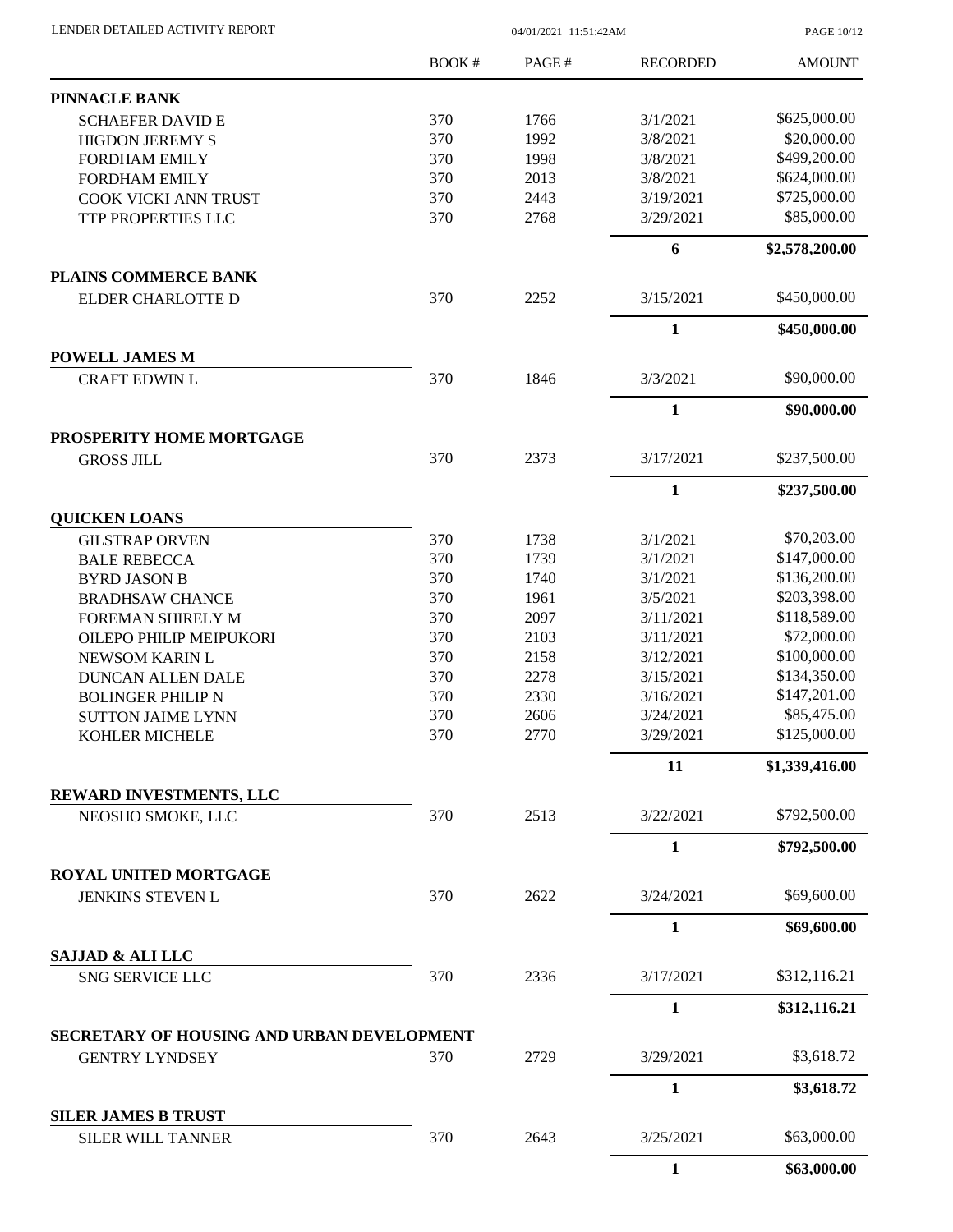| LENDER DETAILED ACTIVITY REPORT       |        | 04/01/2021 11:51:42AM |                 | PAGE 11/12     |
|---------------------------------------|--------|-----------------------|-----------------|----------------|
|                                       | BOOK # | PAGE#                 | <b>RECORDED</b> | <b>AMOUNT</b>  |
| <b>SILER LINDA L TRUST</b>            |        |                       |                 |                |
| <b>SILER ASHLEY ELIZABETH</b>         | 370    | 2643                  | 3/25/2021       | \$63,000.00    |
|                                       |        |                       | 1               | \$63,000.00    |
| <b>SILER MATTHEW L</b>                |        |                       |                 |                |
| <b>SILER WILL TANNER</b>              | 370    | 2643                  | 3/25/2021       | \$63,000.00    |
|                                       |        |                       | $\mathbf{1}$    | \$63,000.00    |
| <b>SILER WILL T</b>                   |        |                       |                 |                |
| <b>SILER WILL TANNER</b>              | 370    | 2643                  | 3/25/2021       | \$63,000.00    |
|                                       |        |                       | $\mathbf{1}$    | \$63,000.00    |
| <b>SIMS BILL</b>                      |        |                       |                 |                |
| MCGINTY LLC                           | 370    | 1778                  | 3/1/2021        | \$1,120,000.00 |
|                                       |        |                       | $\mathbf{1}$    | \$1,120,000.00 |
| <b>SIMS MARY ELLEN</b><br>MCGINTY LLC | 370    | 1778                  | 3/1/2021        | \$1,120,000.00 |
|                                       |        |                       | $\mathbf{1}$    | \$1,120,000.00 |
| SONNY FLAT INVESTMENTS, LLC           |        |                       |                 |                |
| KELLER JANET L TR                     | 370    | 1734                  | 3/1/2021        | \$172,000.00   |
|                                       |        |                       | $\mathbf{1}$    | \$172,000.00   |
| <b>SOUTHWEST MISSOURI BANK</b>        |        |                       |                 |                |
| <b>BEERLY DONALD</b>                  | 370    | 1749                  | 3/1/2021        | \$72,750.00    |
| HUTCHENS STEPHANIE K                  | 370    | 1840                  | 3/3/2021        | \$134,400.00   |
| <b>BOYER ROXANNE LOU</b>              | 370    | 1861                  | 3/3/2021        | \$96,000.00    |
| <b>EM LAUGHLIN LLC</b>                | 370    | 1875                  | 3/4/2021        | \$40,000.00    |
| <b>MOORE MAKENNA</b>                  | 370    | 1898                  | 3/4/2021        | \$372,000.00   |
| <b>OXENDINE KELSI</b>                 | 370    | 1974                  | 3/5/2021        | \$25,600.00    |
| <b>GRAHAM MATTHEW L</b>               | 370    | 2070                  | 3/10/2021       | \$170,000.00   |
| KRALICEK HOLLY A                      | 370    | 2173                  | 3/12/2021       | \$80,000.00    |
| <b>RUSSELL COURTNEY</b>               | 370    | 2255                  | 3/15/2021       | \$244,170.00   |
| AVENDANO HUGO A                       | 370    | 2302                  | 3/16/2021       | \$112,000.00   |
| PETTYJOHN RYAN                        | 370    | 2303                  | 3/16/2021       | \$151,000.00   |
| CH PROPERTUNITIES LLC                 | 370    | 2369                  | 3/17/2021       | \$117,200.00   |
| ROGERS TYFFANIE                       | 370    | 2375                  | 3/17/2021       | \$92,000.00    |
| <b>HARRINGTON MICHELLE A</b>          | 370    | 2390                  | 3/17/2021       | \$239,850.00   |
| <b>BISS WALTER R</b>                  | 370    | 2395                  | 3/18/2021       | \$120,000.00   |
| <b>WILLIAMS JAIME</b>                 | 370    | 2505                  | 3/22/2021       | \$164,000.00   |
| <b>STUDYVIN MEGAN</b>                 | 370    | 2510                  | 3/22/2021       | \$118,000.00   |
| HURN AMANDA                           | 370    | 2522                  | 3/22/2021       | \$30,000.00    |
| <b>CHILDERS CALEB</b>                 | 370    | 2537                  | 3/22/2021       | \$269,025.00   |
| <b>MARTIN ERIN D</b>                  | 370    | 2539                  | 3/22/2021       | \$244,720.00   |
| WOODWARD CAROL J                      | 370    | 2561                  | 3/23/2021       | \$61,000.00    |
| <b>DUNLAY JAMES V</b>                 | 370    | 2621                  | 3/24/2021       | \$123,000.00   |
| <b>HICKEY SAMUEL</b>                  | 370    | 2649                  | 3/25/2021       | \$265,350.00   |
| TRACY HAILEY M                        | 370    | 2710                  | 3/26/2021       | \$122,100.00   |
| SMITH ELIZABETH ROBERTS               | 370    | 2735                  | 3/29/2021       | \$69,000.00    |
| ROBBINS KIMBERLY A                    | 370    | 2839                  | 3/31/2021       | \$57,000.00    |
|                                       |        |                       | 26              | \$3,590,165.00 |